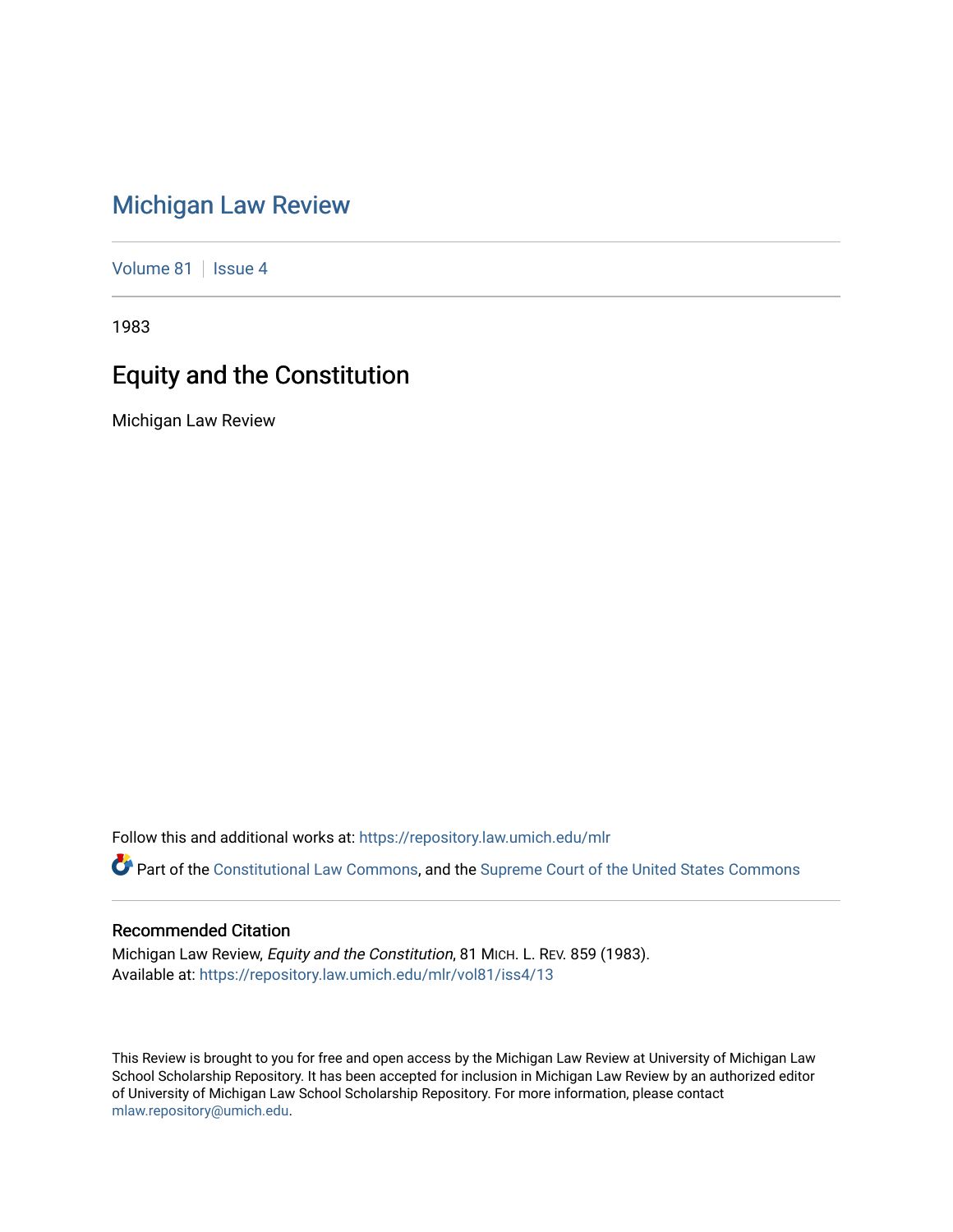EQUITY AND THE CONSTITUTION. By *Gary L. McDowell*. Chicago: University of Chicago Press. 1982. Pp. xvii, 180. \$20.

Commentators have debated for years the role of judicial activism and policy-making in a constitutional democracy. I Moreover, both advocates and critics of judicial activism have often focused their debate on the desegregation cases, starting with *Brown v. Board of Education.*2 Gary McDowell's *Equity and the Constitution,* therefore, is not the first book criticizing the Court's activist role, nor is it the first to cite *Brown* and its progeny as a primary example of judicial legislation. The book is unique, however, in analyzing the Court's exercise of its equity power to formulate relief in these cases. McDowell argues, after an historical examination of equity jurisprudence, that the Supreme Court has exceeded the equity power granted in the Constitution. Though McDowell musters an impressive analysis of equity history, his narrow historical perspective ultimately limits the impact of this contribution to the judicial activism debate.

The main argument in *Equity* is that the Court's use of its equitable powers to extend broad relief in the desegregation cases violated the "great tradition of equity jurisprudence" (p. 121) and, therefore, exceeds the equity power granted by Article III of the Constitution.3 McDowell authoritatively traces the principles of equity from their Aristotelian origins to the concept of equity incorporated in the Constitution. He emphasizes two principles of traditional equity inherent in that constitutional concept. First, the exercise of equity power is limited to specific extraordinary cases which involve exceptions to general rules; equitable relief is only available where strict application of a general rule of law would lead to a result contrary to the intent of the rule. Second, strict rules and adherence to precedent must restrict judicial discretion to prevent courts from legislating through the exercise of equitable powers. McDowell asserts that the Court in *Brown* violated both principles: it ignored the particularities of each of the four cases consolidated in *Brown* (p. 97); it found injury from segregation that was intangible, based on abstract rights derived solely from the nature of the plaintiff's *class,* and neither clearly proven nor shown to be irreparable (p. 98); it issued prescriptive decrees rather than merely enjoining enforcement of segregation laws (p. 109); and, finally, the Court extended the relief beyond the plaintiffs as individuals to their racial class (p. 100). These actions, which the Court perpetuated in subsequent decisions, transformed the traditional limited judicial power into a broad "soci-

<sup>1.</sup> *See, e.g.,* **R.** BERGER, GOVERNMENT BY JUDICIARY (1977) (criticizes judicial activism based on the fourteenth amendment); 0. F1ss, THE CIVIL RIGHTS INJUNCTION (1978) (favors judicial use of equity powers); N. GLAZER, AFFIRMATIVE DISCRIMINATION (1975) (denounces activism as beyond constitutional powers); M. PERRY, THE CONSTITUTION, THE COURTS, AND HUMAN RIGHTS (1982) (favors fierce judicial activism).

<sup>2. 347</sup> U.S. 483 (1954) (decision for plaintiffs); 349 U.S. 294 (1955) (formulation of remedy). See p. 4 for the author's listing of the most controversial equity-related decrees; citations start at p. 155.

<sup>3.</sup> U.S. CONST. art. III, §2, cl. I reads, in part: "The judicial Power shall extend to all Cases, in Law and Equity . . . ."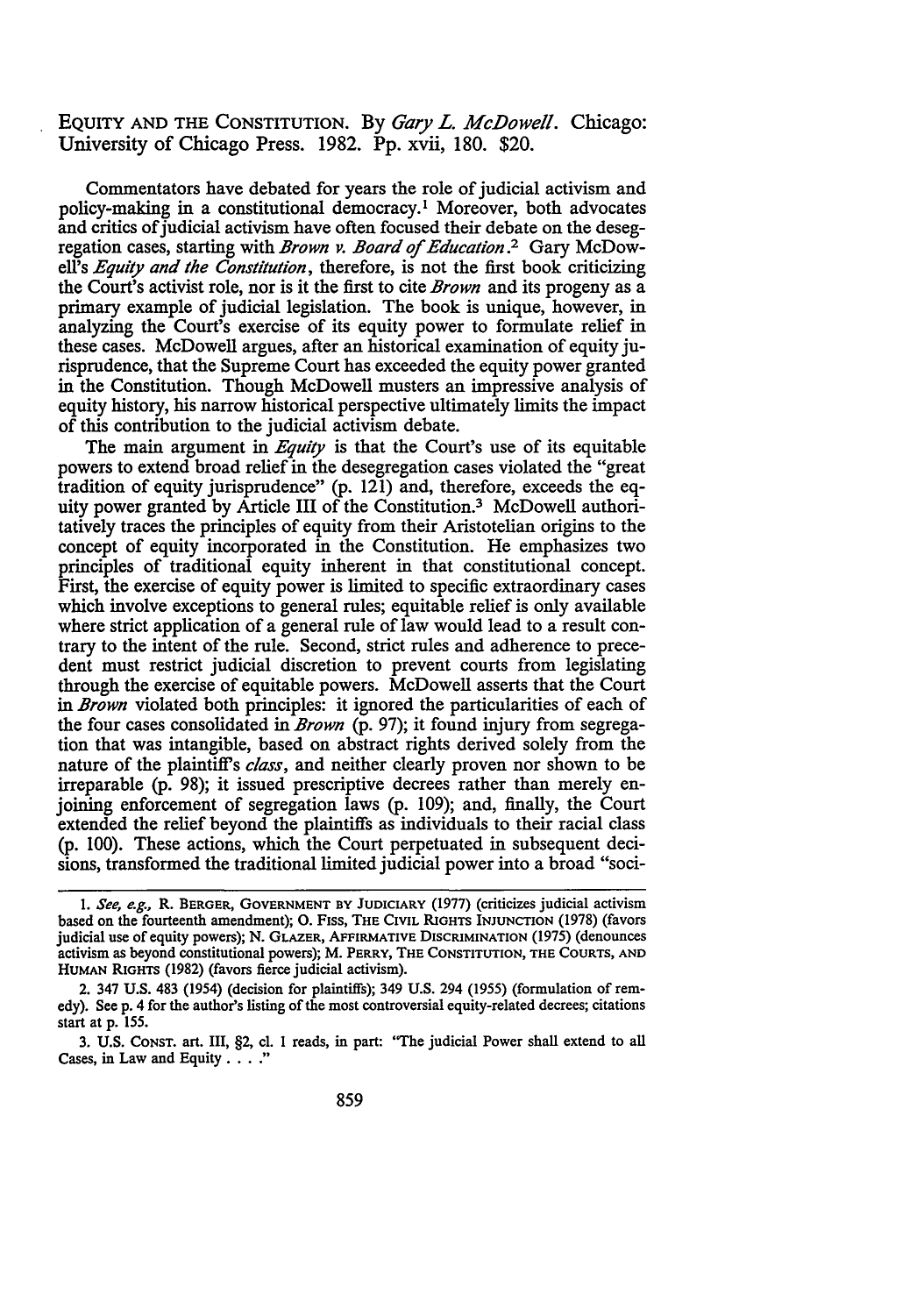ological understanding of equity" (p. 110) that entangles the Court in policymaking.

McDowell also argues that the Court lacks the institutional capacity to make the policy choices its reasoning in *Brown* depends on. Unfortunately, the reader can only follow this argument with some difficulty. In his introduction, McDowell states that: "An older political science assumed that the formulation of policies that were to reach the lives of people were more safely written by the duly elected representatives of the people . . . . It was never assumed that the judiciary was competent for that task" (p. 10). This argument is lost in McDowell's discussion of equity history but resurfaces in his criticism of the desegregation cases. McDowell's proof of the Court's incapacity rests on the assertion that "one need only consider the lack of consistency in the Court's decisions as well as its continued reliance on sociological and psychological research for its standard of constitutional meaning" (p. 121). This assertion might be supported implicitly by McDowell's discussion throughout  $Equity$  of historic concerns about the exercise of judicial discretion and by his criticism of the intangible nature of the constitutional injury found by the Court. McDowell erred, however, in placing the burden of finding support for this assertion on the reader. Given the growing literature on judicial capacity to formulate policy,<sup>4</sup>McDowell's passing comments are not very persuasive.

After establishing that the Court has over-stepped the bounds of its traditional equitable powers, McDowell proposes that Congress restrain the Court and restore the limited scope of equitable relief by exercising its constitutional powers over the judiciary.5 This proposal, offered without analysis or support, seems simplistic at best. It assumes a broad Congressional power to manipulate the powers of the federal courts, an assumption widely disputed.<sup>6</sup>Moreover, it ignores the crucial link between legal rights and remedies. *Brown* itself illustrates that courts protecting widely violated rights will devise equally broad solutions. McDowell must realize that his focus on equity alone will not be enough to restrain the activist Court; *Roe*  v. Wade,<sup>7</sup> the abortion case, for example, did not involve the Court's equity power. Thus, he concludes *Equity* by calling for an attempt to change public opinion of the Court and its actions, apparently assuming that the public favors the Court's activism: "The first step in righting our current judicial wrongs is to muster all possible rhetorical force against the prevalent view and to educate public opinion" (p. 135).

McDowell's concentration on equitable powers, while making  $Equity$ unique, results in a narrow perspective that limits the book's persuasiveness. In the debate over the propriety of judicial activism, McDowell's po-

7. 410 U.S. 113 (1973).

<sup>4.</sup> *See, e.g.~* D. HOROWITZ, THE COURTS AND SOCIAL POLICY (1977).

<sup>5.</sup> U.S. CONST. art. III, §2, cl. 2 subjects Supreme Court appellate jurisdiction to Congressional regulation. U.S. CONST. art. I, §8, cl. 9 grants Congress the power to constitute tribunals inferior to the Supreme Court.

<sup>6.</sup> *See, e.g.,* Van Alstyne, *A Critical Guide lo* Ex Parte McCardle, 15 ARIZ. L. REV. 229 (1973); Forkosch, *The Exceptions and Regulations Clause of Article* Ill *and a Person's Constitutional Rights: Can the Lal/er Be Limited* by *Congressional Power Under the Former?,* 72 W.VA. L. REV. 238 (1970).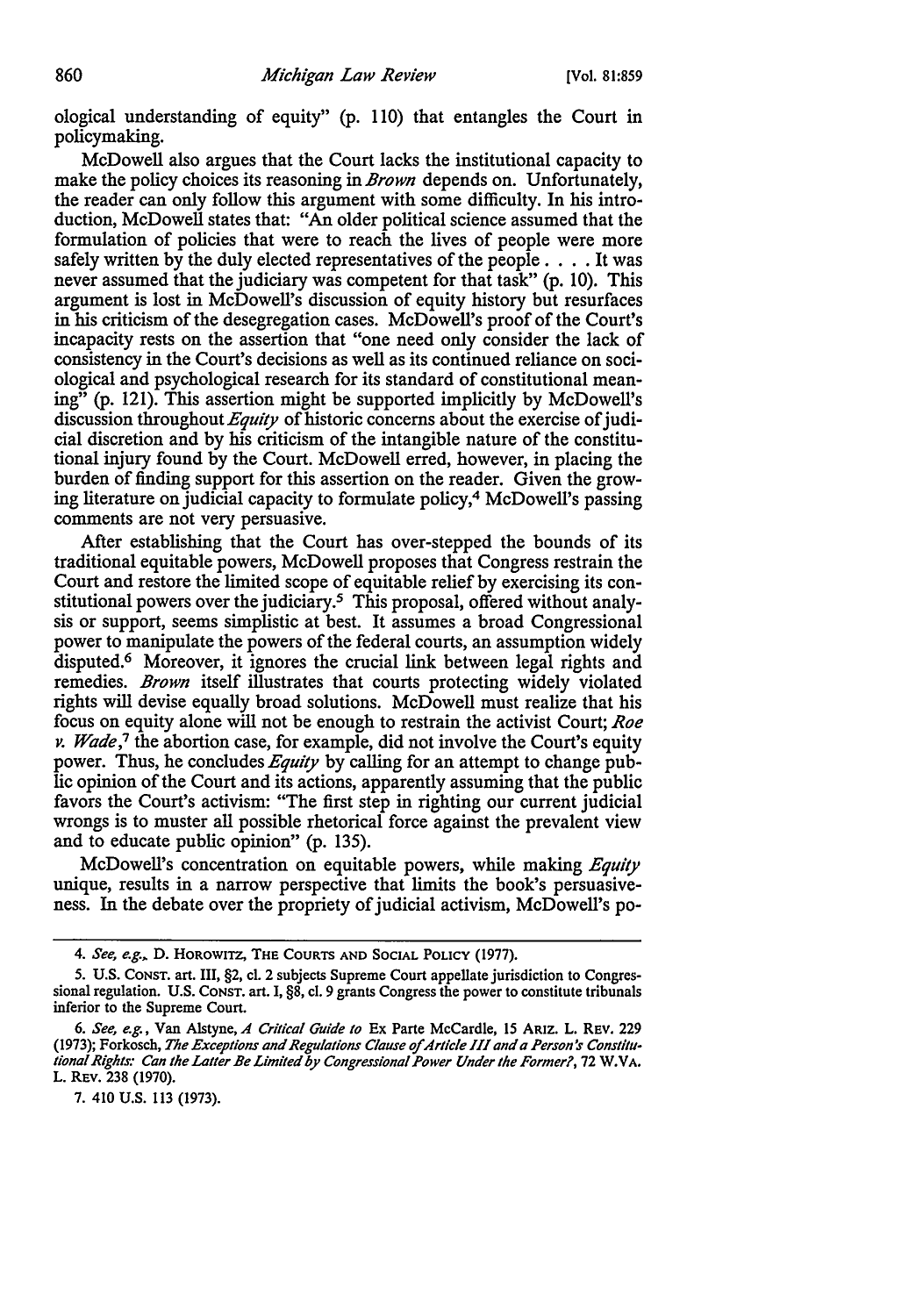sition in favor of the "equity tradition" places him in the interpretivist camp.<sup>8</sup> Consistent with this interpretivist status, McDowell devotes a few pages of his "epilogue" to a criticism of the noninterpretivist idea of a "living Constitution" (pp. 127-30). He also criticizes the *Brown* Court's "dubious doctrine" (p. 131) of psychological equal protection and offers an alternative basis for finding a constitutional right in the *Brown* plaintiffs that would be more acceptable to interpretivists.9 But McDowell does not attempt to formulate a complete interpretivist argument nor to place his views in the context of other interpretivist scholarship. In focusing solely on equitable relief, he slights the broader framework needed to support his conclusions. <sup>10</sup>

*Equity's* narrow perspective also prevents McDowell from addressing opposing arguments. He assumes, apparently, that *Equity* proves a return to tradition is the only rational course of action. Yet McDowell devotes a chapter to "Joseph Story's 'Science' of Equity" (pp. 70-85) and writes that Story believed, like others, that "[e]quity, like the common law generally, was not a static entity but a dynamic system of jurisprudence" (p. 82). Mc-Dowell fails to discuss the possibility that this flexible, dynamic system  $$ equity — could expand to accommodate class relief where appropriate.<sup>11</sup>

A related failure is McDowell's total disregard of the social and political context existing at the time of the desegregation decisions. 12 At that time, Congress had the power to legislate in the civil rights area, but it had not done so. Expansion of equity is arguably appropriate in *Brown* because of two arguments that follow from this context. First, the broad class relief that the Court rendered in *Brown* was the most practicable relief to vindicate the rights of the individual plaintiffs, especially in light of congressional inaction. Second, although Congress had the power to restrain the Court after *Brown,* it chose *not* to do so because the Court was handling a sensitive political issue Congress was incapable of handling at the time. Regardless of the true validity of these and similar arguments that supporters of the desegregation decisions may advance, the significant point is that

12. One commentator would assert the propriety of the desegregation decisions on the basis of societal values. *See* A. BICKEL, THE LEAST DANGEROUS BRANCH 237-38 (1962).

<sup>8.</sup> The two sides in the dispute on constitutional theory have been labeled "interpretivism" and "noninterpretivism." The nature of the former is that: "[J]udges deciding constitutional issues should confine themselves to enforcing norms that are stated or clearly implicit in the written Constitution." The opposing noninterpretivistic view is that: "[C]ourts should go beyond that set of references and enforce norms that cannot be discovered wtihin the four corners of the document." J. ELY, DEMOCRACY AND DISTRUST I (1980) (footnote omitted). *See also* Grey, *Do We Have an Unwritten Constitution?,* 27 STAN. L. REV. 703 (1975).

<sup>9. &</sup>quot;In the *Brown* ... cases, the Court would have been on firmer ground ... had it approached the 'separate but equal' doctrine as an infringement on liberty rather than as a denial of equality." P. 131.

<sup>10.</sup> To justify his reliance on an historic interpretation of the Constitution, for example, McDowell needs more than passing references to noninterpretivist viewpoints.

<sup>11.</sup> McDowell recognizes and discusses cases that involved expanded use of the equity power, although the *Brown* Court failed to use these as precedents. *See* pp. 101-05. He argues, however: "[E]ven the more appropriate cases . . . had never approached the massive expansion of federal equity powers at the expense of the tradition of the principles of equity jurisprudence to the extent that Warren expanded them in *Brown* .... " P. 105.